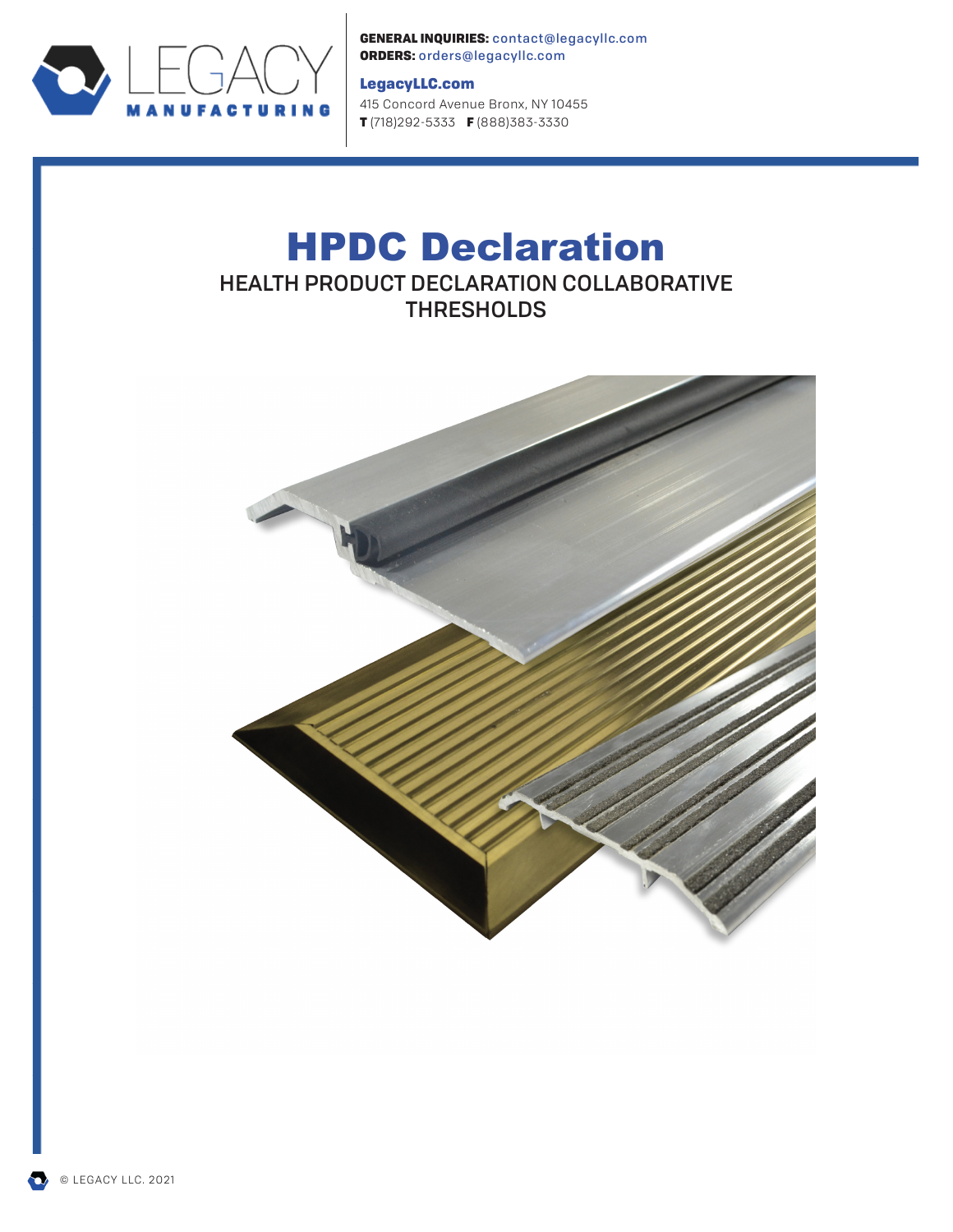# **Legacy Thresholds by Legacy Manufacturing**

# **Health Product Declaration v2.2** created via: HPDC Online Builder

**HPD UNIQUE IDENTIFIER:** 23845

**CLASSIFICATION:** 08 71 00 Door Hardware

**PRODUCT DESCRIPTION:** Legacy Thresholds provides a transition from space to space. These thresholds come in a variety of shapes and sizes in order to help with ADA compliance, weather conditions, and sound

# **CONTENT INVENTORY**

- Inventory Reporting Format
- Nested Materials Method
- **6** Basic Method
- Threshold Disclosed Per
- C Material ⊙ Product
- Threshold level  $C$  100 ppm 1,000 ppm C Per GHS SDS Other
- Residuals/Impurities Considered Partially Considered **C** Not Considered **Explanation(s) provided for Residuals/Impurities?** ⊙ Yes O No

# **E** Section 1: Summary **Basic** Method / Product Threshold

| All Substances Above the Threshold Indicated Are: |                                                          |
|---------------------------------------------------|----------------------------------------------------------|
| Characterized                                     | ∩ Yes Ex/SC ∩ Yes ∩ No                                   |
| % weight and role provided for all substances.    |                                                          |
| Screened                                          | ∩ Yes Ex/SC ⊙ Yes ∩ No                                   |
| results disclosed.                                | All substances screened using Priority Hazard Lists with |
| <b>Identified</b>                                 | ∩ Yes Ex/SC ∩ Yes ∩ No                                   |
| and Identifier.                                   | All substances disclosed by Name (Specific or Generic)   |

### **CONTENT IN DESCENDING ORDER OF QUANTITY**

Summary of product contents and results from screening individual chemical substances against HPD Priority Hazard Lists and the GreenScreen for Safer Chemicals®. The HPD does not assess whether using or handling this product will expose individuals to its chemical substances or any health risk. Refer to Section 2 for further details.

**MATERIAL** | **SUBSTANCE** | *RESIDUAL OR IMPURITY* GREENSCREEN SCORE | HAZARD TYPE

**LEGACY THRESHOLDS [ QUARTZ** LT-1 | CAN **KIESELGUHR, CALCINED** LT-UNK **CRISTOBALITE** LT-1 | CAN **BIS(2,4- DICHLOROBENZOYL)PEROXIDE** LT-P1 | MUL **TITANIUM DIOXIDE** LT-1 | CAN | END **]**

# **VOLATILE ORGANIC COMPOUND (VOC) CONTENT**

VOC Content data is not applicable for this product category.

Number of Greenscreen BM-4/BM3 contents ... 0

Contents highest concern GreenScreen Benchmark or List translator Score ... LT-1 Nanomaterial ... No **INVENTORY AND SCREENING NOTES:**

**CERTIFICATIONS AND COMPLIANCE** *See Section 3 for additional listings.*

VOC emissions: N/A

### **CONSISTENCY WITH OTHER PROGRAMS**

No pre-checks completed or disclosed.

Third Party Verified? Yes ⊙ No

PREPARER: Self-Prepared VERIFIER: VERIFICATION #:

SCREENING DATE: 2021-02-22 PUBLISHED DATE: 2021-02-22 EXPIRY DATE: 2024-02-22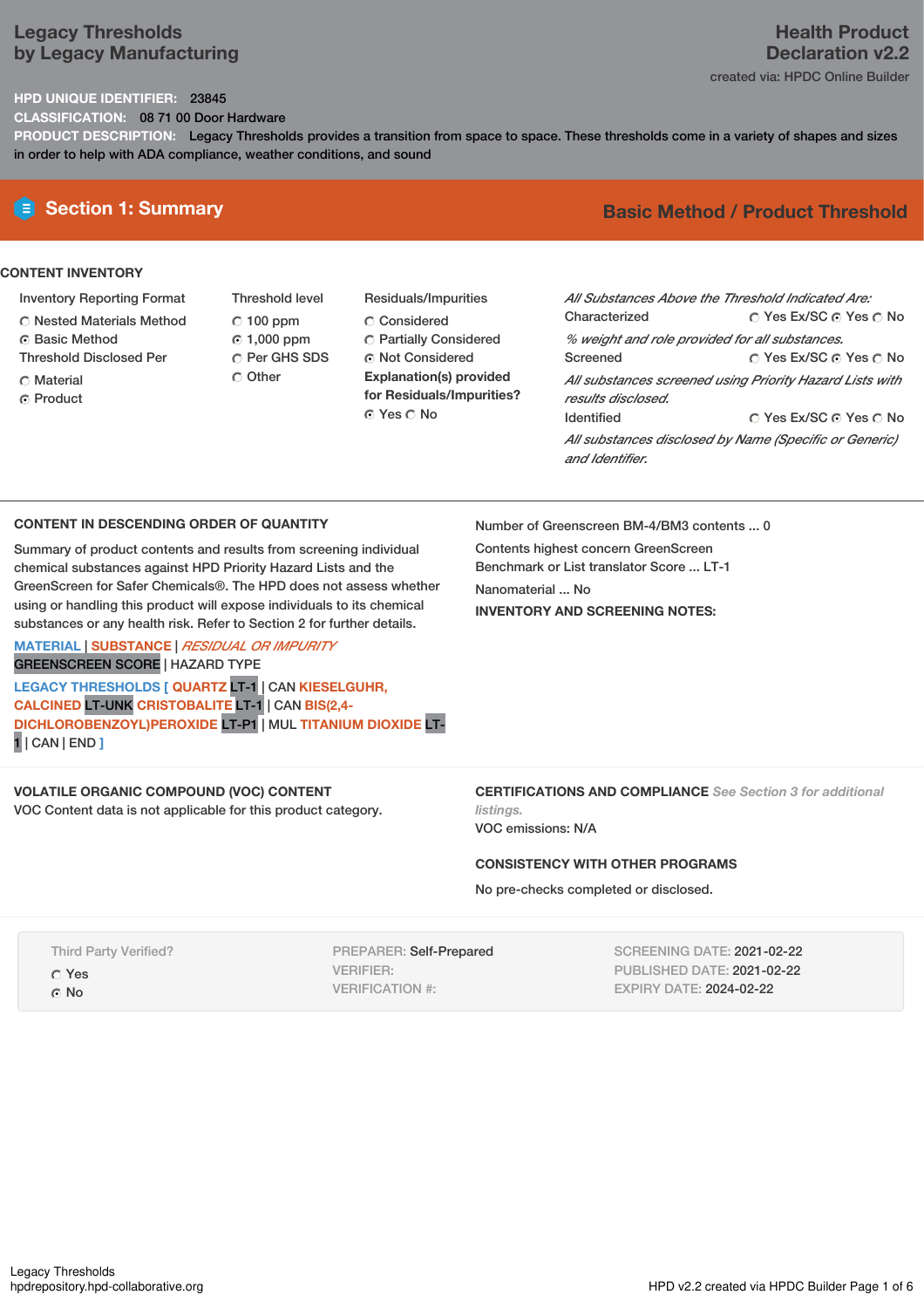This section lists contents in a product based on specific threshold(s) and reports detailed health information including hazards. This HPD uses the *inventory method indicated above, which is one of three possible methods:*

- *Basic Inventory method with Product-level threshold.*
- *Nested Material Inventory method with Product-level threshold*
- *Nested Material Inventory method with individual Material-level thresholds*

Definitions and requirements for the three inventory methods and requirements for each data field can be found in the HPD Open Standard version *2.2, available on the HPDC website at: [www.hpd-collaborative.org/hpd-2-2-standard](https://www.hpd-collaborative.org/hpd-2-2-standard)*

| <b>LEGACY THRESHOLDS</b>    |                                                                                                  |                 |                                        |                                                      |
|-----------------------------|--------------------------------------------------------------------------------------------------|-----------------|----------------------------------------|------------------------------------------------------|
| PRODUCT THRESHOLD: 1000 ppm | RESIDUALS AND IMPURITIES CONSIDERED: No                                                          |                 |                                        |                                                      |
|                             | RESIDUALS AND IMPURITIES NOTES: Residual and Impurities have not been considered                 |                 |                                        |                                                      |
| <b>OTHER PRODUCT NOTES:</b> |                                                                                                  |                 |                                        |                                                      |
| <b>QUARTZ</b>               |                                                                                                  |                 |                                        | ID: 14808-60-7                                       |
|                             | HAZARD SCREENING METHOD: Pharos Chemical and Materials Library HAZARD SCREENING DATE: 2021-02-22 |                 |                                        |                                                      |
| %: $10,0000 - 30,0000$      | $GS: LT-1$                                                                                       | RC: None        | NANO: No                               | <b>SUBSTANCE ROLE: Filler</b>                        |
| <b>HAZARD TYPE</b>          | <b>AGENCY AND LIST TITLES</b>                                                                    | <b>WARNINGS</b> |                                        |                                                      |
| CAN                         | <b>US CDC - Occupational Carcinogens</b>                                                         |                 | Occupational Carcinogen                |                                                      |
| <b>CAN</b>                  | CA EPA - Prop 65                                                                                 | route           |                                        | Carcinogen - specific to chemical form or exposure   |
| CAN                         | US NIH - Report on Carcinogens                                                                   |                 | occupational setting)                  | Known to be Human Carcinogen (respirable size -      |
| CAN                         | <b>MAK</b>                                                                                       | man             |                                        | Carcinogen Group 1 - Substances that cause cancer in |
| CAN                         | <b>IARC</b>                                                                                      |                 | from occupational sources              | Group 1 - Agent is carcinogenic to humans - inhaled  |
| CAN                         | <b>IARC</b>                                                                                      |                 |                                        | Group 1 - Agent is Carcinogenic to humans            |
| CAN                         | <b>GHS - Australia</b>                                                                           |                 | H350i - May cause cancer by inhalation |                                                      |
| <b>CAN</b>                  | GHS - New Zealand                                                                                |                 |                                        | 6.7A - Known or presumed human carcinogens           |
| <b>CAN</b>                  | GHS - Japan                                                                                      |                 | Carcinogenicity - Category 1A [H350]   |                                                      |

SUBSTANCE NOTES:

| <b>KIESELGUHR, CALCINED</b> |                                                                |                 |                                   | ID: 91053-39-3                                 |
|-----------------------------|----------------------------------------------------------------|-----------------|-----------------------------------|------------------------------------------------|
|                             | HAZARD SCREENING METHOD: Pharos Chemical and Materials Library |                 | HAZARD SCREENING DATE: 2021-02-22 |                                                |
| %: $1.0000 - 5.0000$        | <b>GS: LT-UNK</b>                                              | <b>RC:</b> None | NANO: No                          | <b>SUBSTANCE ROLE: Filler</b>                  |
| <b>HAZARD TYPE</b>          | <b>AGENCY AND LIST TITLES</b>                                  | <b>WARNINGS</b> |                                   |                                                |
| None found                  |                                                                |                 |                                   | No warnings found on HPD Priority Hazard Lists |
| <b>SUBSTANCE NOTES:</b>     |                                                                |                 |                                   |                                                |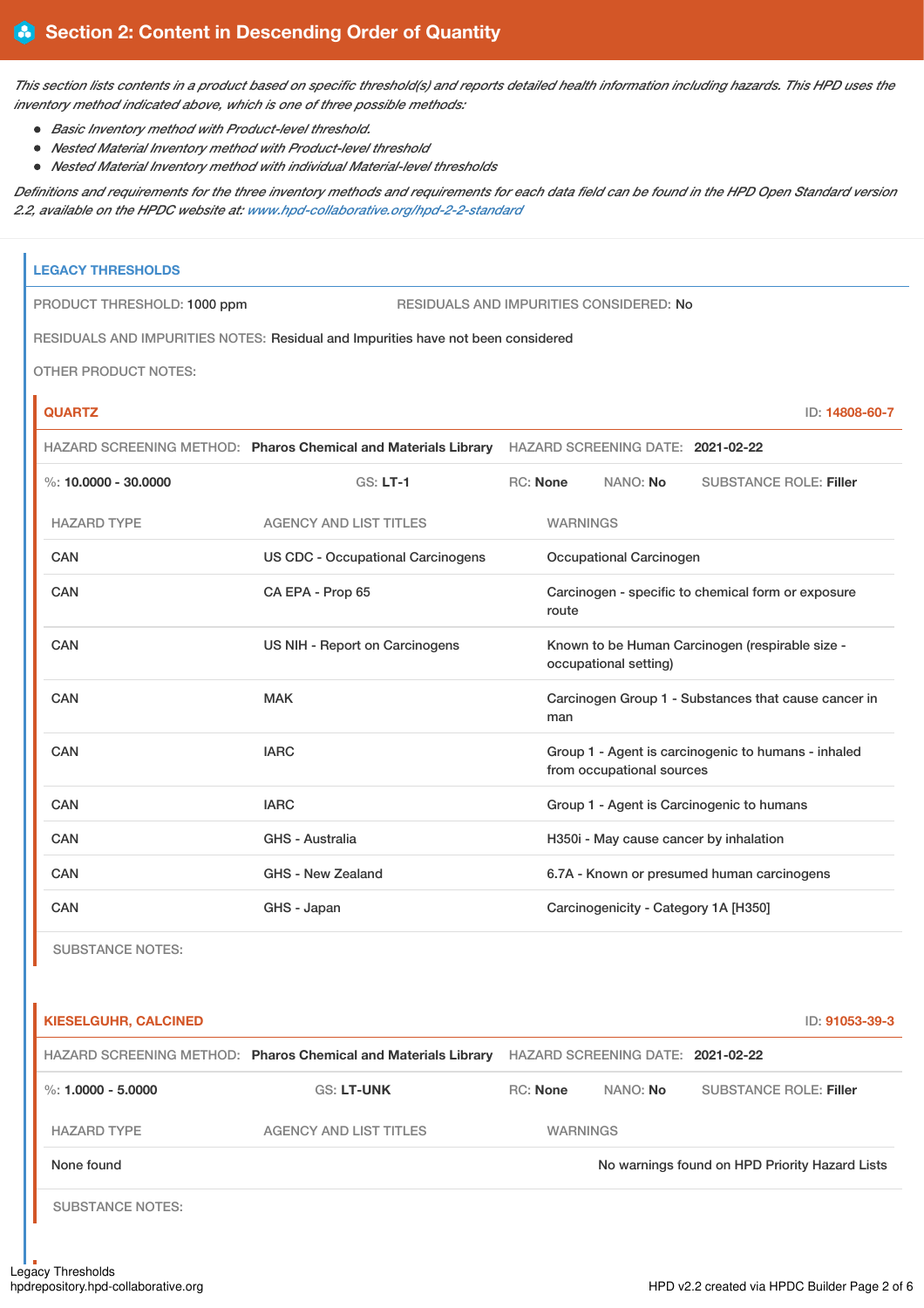|                       |                                   | HAZARD SCREENING METHOD: Pharos Chemical and Materials Library HAZARD SCREENING DATE: 2021-02-22 |                 |                                      |                                                      |
|-----------------------|-----------------------------------|--------------------------------------------------------------------------------------------------|-----------------|--------------------------------------|------------------------------------------------------|
| $\%: 1.0000 - 5.0000$ | $GS: LT-1$                        | <b>RC:</b> None                                                                                  |                 | NANO: No                             | <b>SUBSTANCE ROLE: Filler</b>                        |
| <b>HAZARD TYPE</b>    | <b>AGENCY AND LIST TITLES</b>     |                                                                                                  | <b>WARNINGS</b> |                                      |                                                      |
| <b>CAN</b>            | US CDC - Occupational Carcinogens |                                                                                                  |                 | Occupational Carcinogen              |                                                      |
| CAN                   | CA EPA - Prop 65                  |                                                                                                  | route           |                                      | Carcinogen - specific to chemical form or exposure   |
| CAN                   | US NIH - Report on Carcinogens    |                                                                                                  |                 | occupational setting)                | Known to be Human Carcinogen (respirable size -      |
| <b>CAN</b>            | <b>MAK</b>                        |                                                                                                  | man             |                                      | Carcinogen Group 1 - Substances that cause cancer in |
| CAN                   | <b>IARC</b>                       |                                                                                                  |                 | from occupational sources            | Group 1 - Agent is carcinogenic to humans - inhaled  |
| <b>CAN</b>            | <b>GHS - Australia</b>            |                                                                                                  |                 |                                      | H350i - May cause cancer by inhalation               |
| CAN                   | GHS - New Zealand                 |                                                                                                  |                 |                                      | 6.7A - Known or presumed human carcinogens           |
| CAN                   | GHS - Japan                       |                                                                                                  |                 | Carcinogenicity - Category 1A [H350] |                                                      |
|                       |                                   |                                                                                                  |                 |                                      |                                                      |

SUBSTANCE NOTES:

| BIS(2,4-DICHLOROBENZOYL)PEROXIDE<br>ID: 133-14-2 |                                                                |          |                            |                                   |  |
|--------------------------------------------------|----------------------------------------------------------------|----------|----------------------------|-----------------------------------|--|
|                                                  | HAZARD SCREENING METHOD: Pharos Chemical and Materials Library |          |                            | HAZARD SCREENING DATE: 2021-02-22 |  |
| $\%$ : 0.1000 - 1.0000                           | <b>GS: LT-P1</b>                                               | RC: None | NANO: No                   | SUBSTANCE ROLE: Curing agent      |  |
| <b>HAZARD TYPE</b>                               | <b>AGENCY AND LIST TITLES</b>                                  |          | <b>WARNINGS</b>            |                                   |  |
| <b>MUL</b>                                       | German FEA - Substances Hazardous to<br>Waters                 |          | Class 2 - Hazard to Waters |                                   |  |
| <b>SUBSTANCE NOTES:</b>                          |                                                                |          |                            |                                   |  |
|                                                  |                                                                |          |                            |                                   |  |

| <b>TITANIUM DIOXIDE</b> |                                                                                                  |                 |          | ID: 13463-67-7          |
|-------------------------|--------------------------------------------------------------------------------------------------|-----------------|----------|-------------------------|
|                         | HAZARD SCREENING METHOD: Pharos Chemical and Materials Library HAZARD SCREENING DATE: 2021-02-22 |                 |          |                         |
| $\%$ : 0.1000 - 1.0000  | $GS: LT-1$                                                                                       | <b>RC:</b> None | NANO: No | SUBSTANCE ROLE: Piament |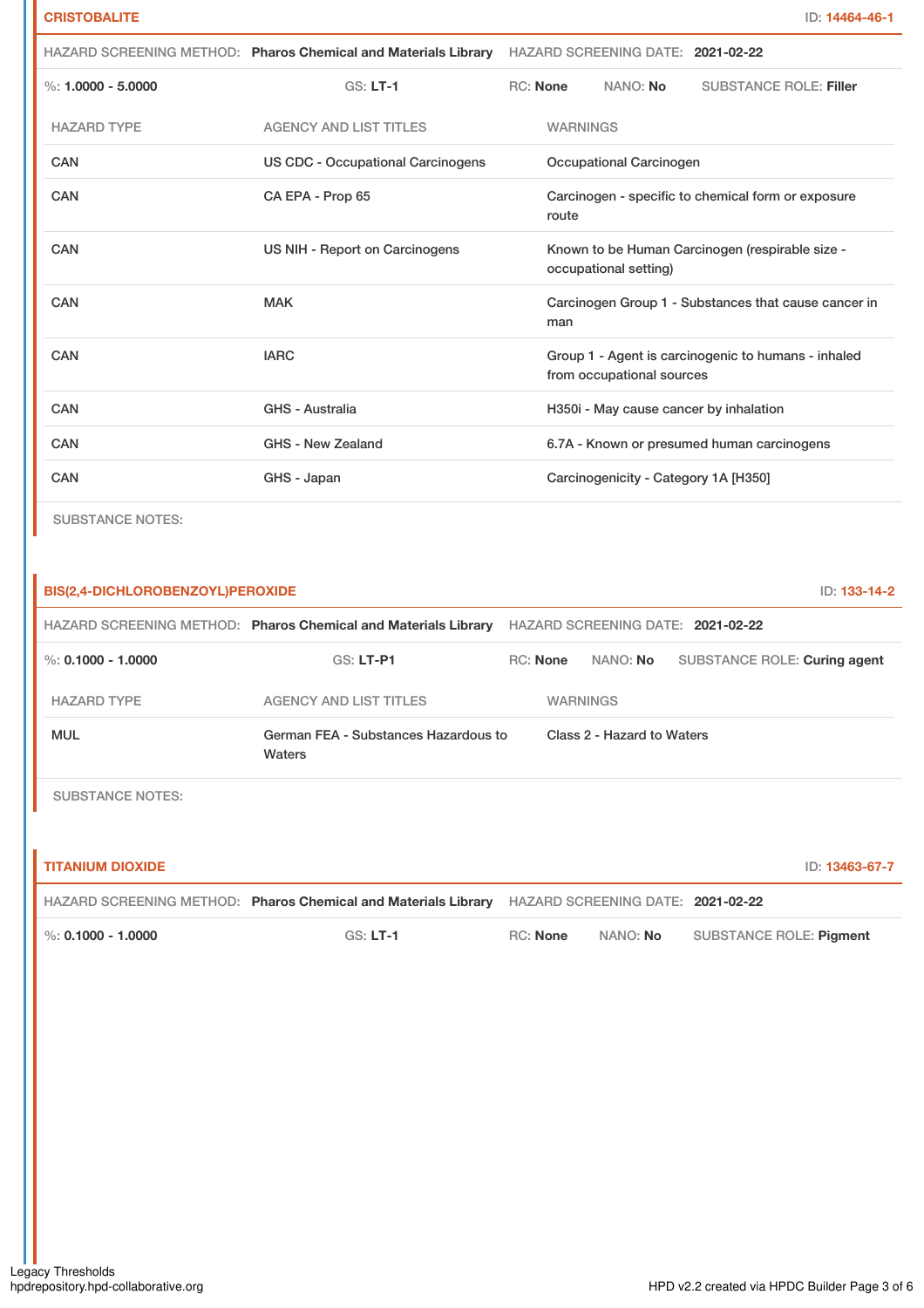| <b>HAZARD TYPE</b> | <b>AGENCY AND LIST TITLES</b>                | <b>WARNINGS</b>                                                                                         |
|--------------------|----------------------------------------------|---------------------------------------------------------------------------------------------------------|
| <b>CAN</b>         | EU - GHS (H-Statements)                      | H351 - Suspected of causing cancer                                                                      |
| <b>CAN</b>         | US CDC - Occupational Carcinogens            | Occupational Carcinogen                                                                                 |
| CAN                | CA EPA - Prop 65                             | Carcinogen - specific to chemical form or exposure<br>route                                             |
| CAN                | <b>IARC</b>                                  | Group 2B - Possibly carcinogenic to humans - inhaled<br>from occupational sources                       |
| <b>CAN</b>         | <b>MAK</b>                                   | Carcinogen Group 3A - Evidence of carcinogenic effects<br>but not sufficient to establish MAK/BAT value |
| <b>END</b>         | <b>TEDX</b> - Potential Endocrine Disruptors | <b>Potential Endocrine Disruptor</b>                                                                    |
| CAN                | <b>MAK</b>                                   | Carcinogen Group 4 - Non-genotoxic carcinogen with<br>low risk under MAK/BAT levels                     |

SUBSTANCE NOTES: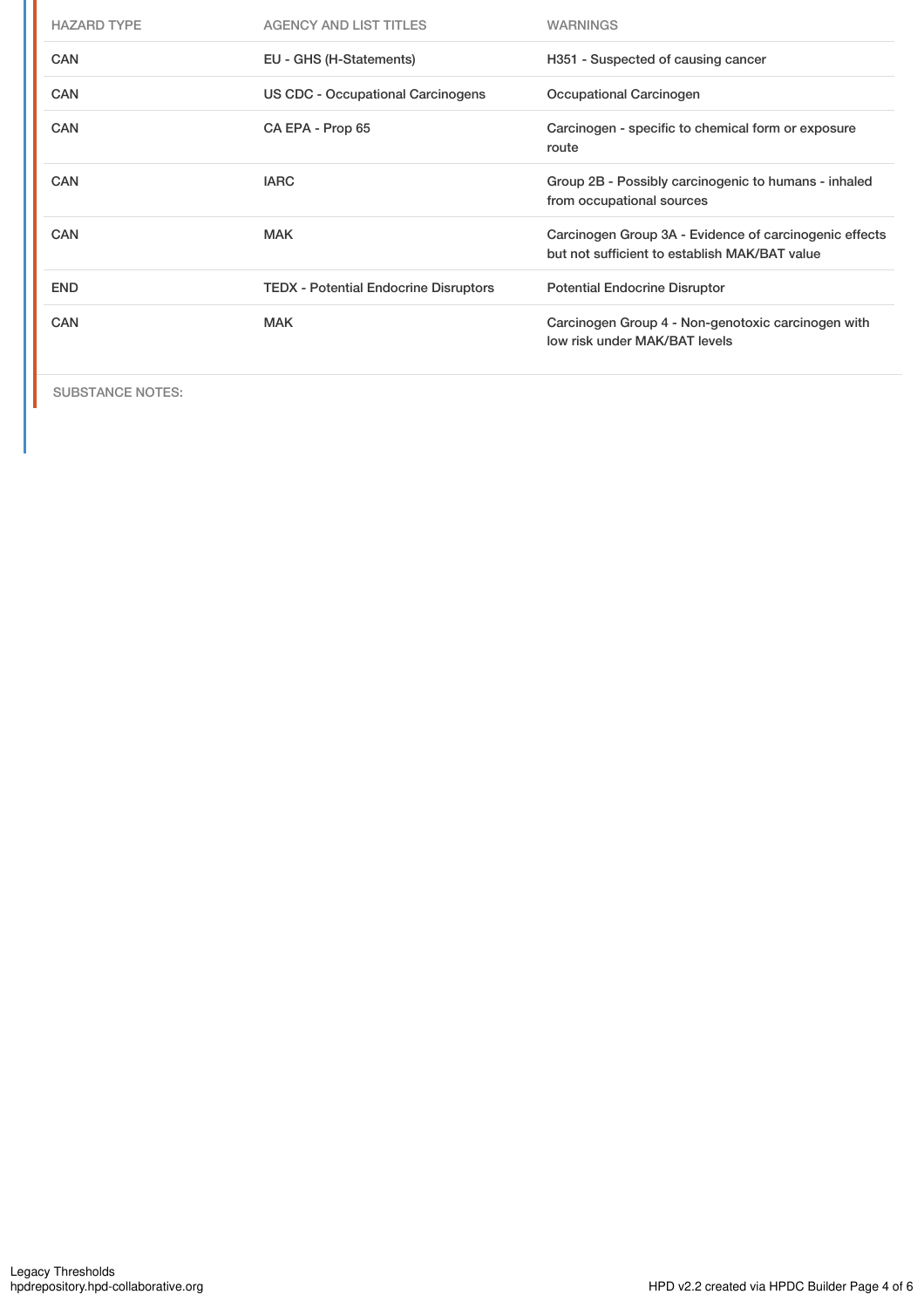This section lists applicable certification and standards compliance information for VOC emissions and VOC content. Other types of health or *environmental performance testing or certifications completed for the product may be provided.*

| <b>VOC EMISSIONS</b>                                          | N/A                                                              |  |
|---------------------------------------------------------------|------------------------------------------------------------------|--|
| CERTIFYING PARTY: Self-declared<br>APPLICABLE FACILITIES: n/a | ISSUE DATE: 2021-02- EXPIRY DATE:<br>CERTIFIER OR LAB: n/a<br>22 |  |
| <b>CERTIFICATE URL:</b>                                       |                                                                  |  |

CERTIFICATION AND COMPLIANCE NOTES: No testing has been performed

# **Section 4: Accessories**

This section lists related products or materials that the manufacturer requires or recommends for installation (such as adhesives or fasteners), maintenance, cleaning, or operations. For information relating to the contents of these related products, refer to their applicable Health Product *Declarations, if available.*

No accessories are required for this product.

# **Section 5: General Notes**

Legacy Thresholds provides a transition from space to space. These thresholds come in a variety of shapes and sizes in order to help with ADA compliance, weather conditions, and sound